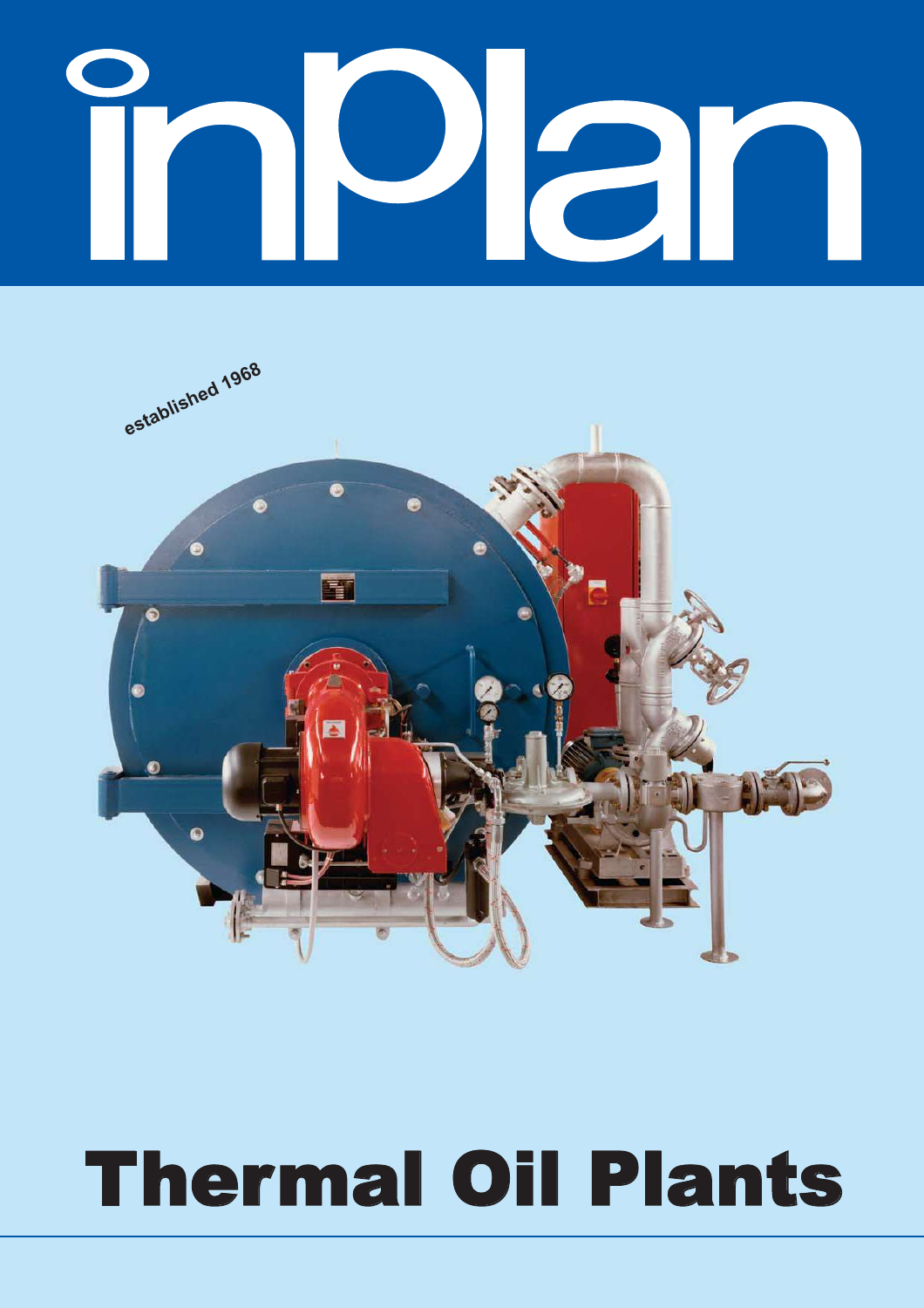**Top quality and** sophisticated technology provide solutions for individual heating problems.

#### inPlan Thermal Oil Boiler alternatively of horizontal or vertical design **Capacity: 58-16.000 kW**  $(50.000 - 13.750.000 \text{ kcal/h})$

inPlan Thermal Oil Boilers are automatically operating forced flow heaters with a temperature range up to 400 ˚C, depending on the available heat transfer media.

inPlan Thermal oil Boilers are fitted as standard supply with all commercially available furnaces for fluid or gaseous type fuels. Depending on the range of output and the operation-

al economy, the furnaces are supplied with 2-stage, sliding 2-stage or modulating control.

inPlan Thermal Oil Boilers are provided with all the necessary control and monitoring appliances, ready wired and fitted with multi-core control cables (approx. 10 m) including multi-pin plugs.

inPlan Thermal Oil Boilers are always supplied with a separate control cabinet, which has connecting sockets for the multi-pin plugs. The instrumentation and wiring of the control cabinet is of meticulous execution and in accordance with the VDE directives. Since boiler and control cabinet form a unit ready for plug connections, all that is required at the installation site is the mains connection.

inPlan Thermal Oil Boilers are equipped with spiral casing circulating pumps including coupling, coupling shields, base plate and electric motor. The circulating pumps are virtually free of maintenance. Cooling of the shaft seals is not required.

inPlan Thermal Oil Boilers can also be supplied as packaged units, whereby boiler, circulating pump, shut-off valves and dirt traps are preassembled to give a compact, ready-to-use unit. Expansion tank and discharge tank are supplied for separate mounting. Thus assembly times on site are considerably reduced.

inPlan Thermal Oil Boilers of horizontal design have a front door on hinges which can be swivelled out, providing easy access to the combustion chambers for any cleaning and maintenance work that may be necessary.

inPlan Thermal Oil Boilers have been proven for many years by successful installation in more than 30 countries.

inPlan Thermal Oil Boilers are economical and reliable.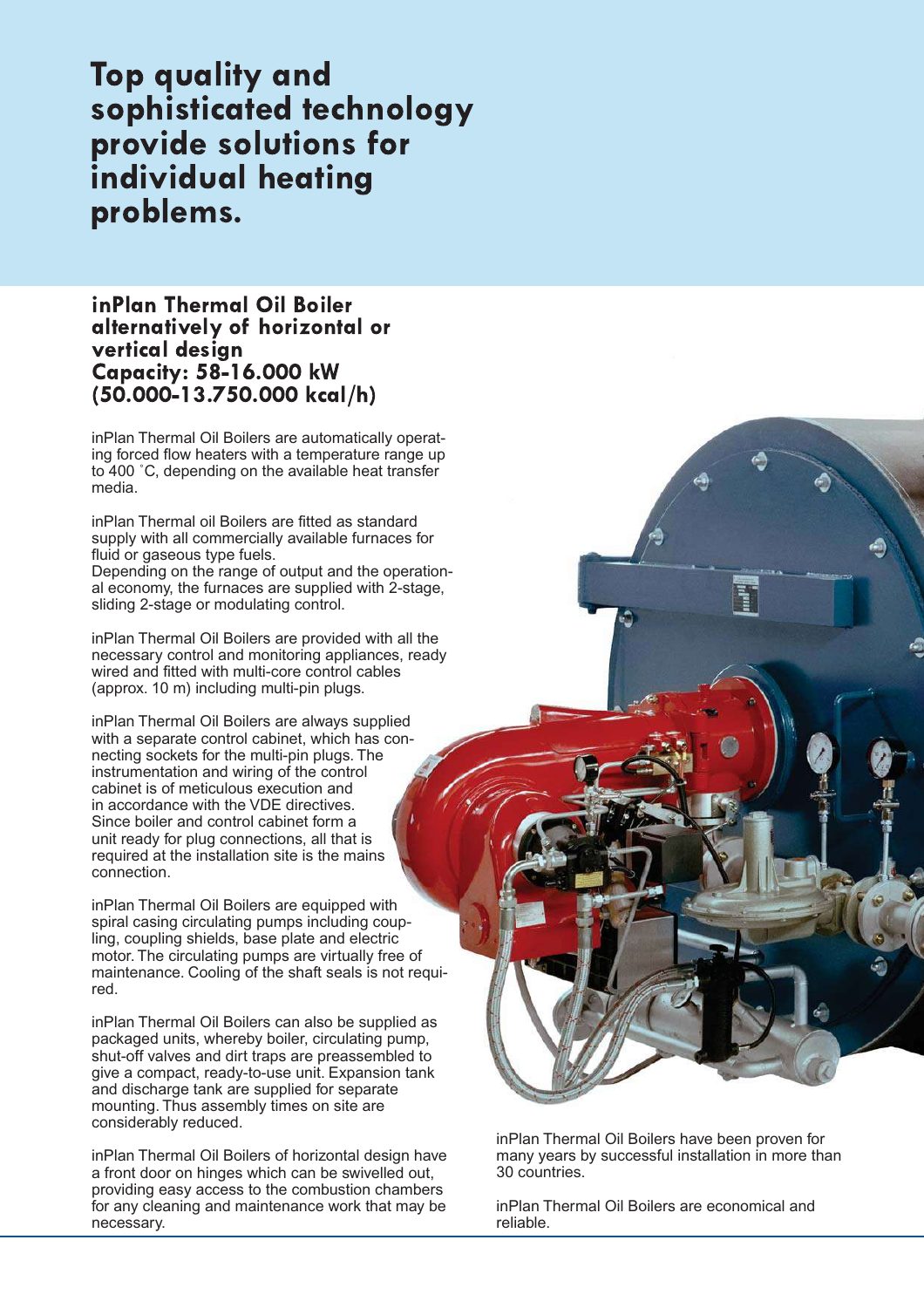

Output: 1163 kW (1.000.000 kcal/h) max. outward flow temperature: 300 ˚C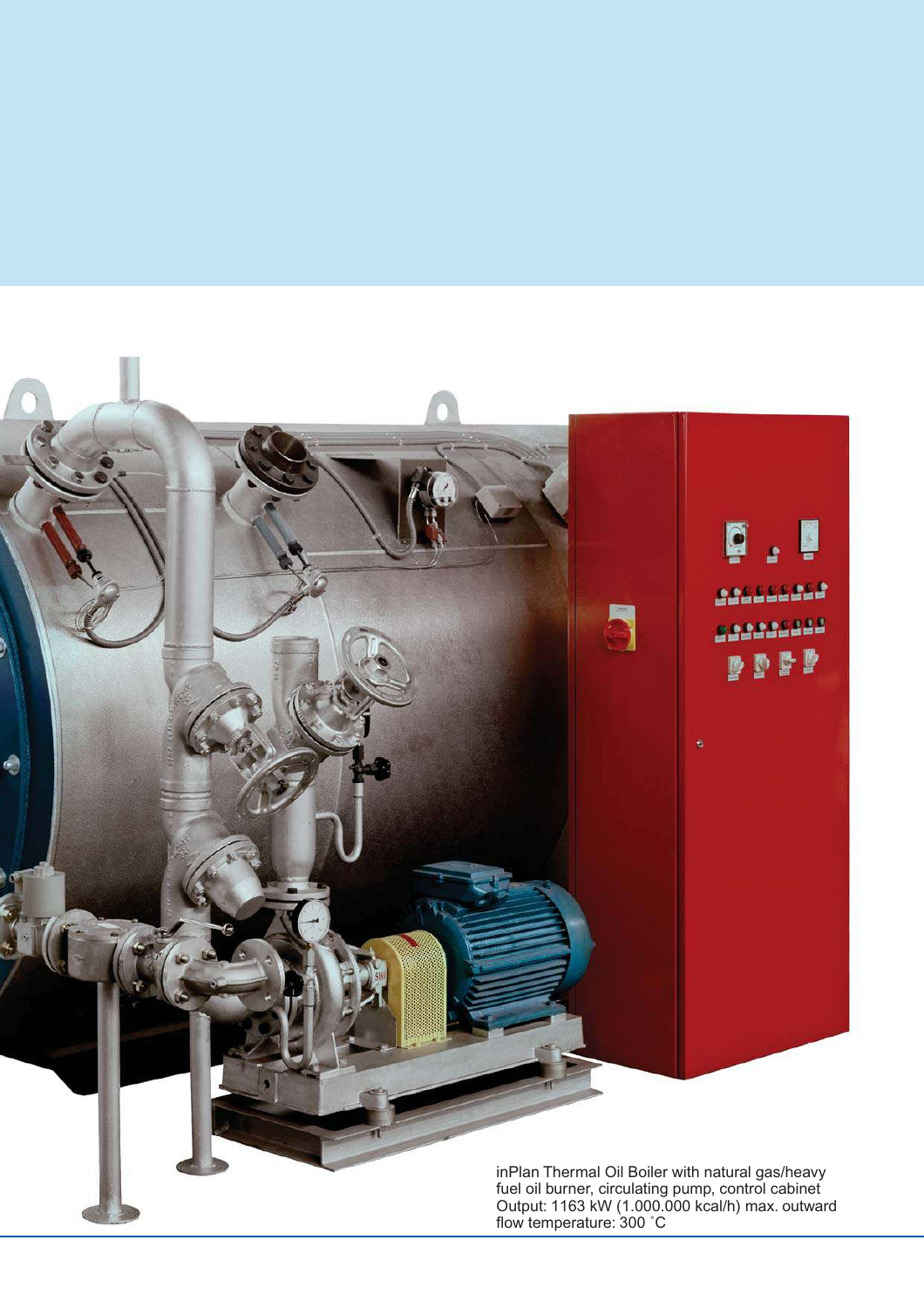# Up-to-date technology guarantees optimum efficiency.

Sound quality – sophisticated technology are the fundamental principles of inPlan. By using tried and tested materials inPlan .<br>guarantees a long service life.



## **Design Features**

- Swivelling front door with assembly flange for burner attachment. 1.
- Combustion chamber of generous dimension, built to suit the various types of fuel. 2.
- Second and third flue gas pass designed for optimum heat transmission. 3.
- Convection section pipe coil of special high grade steel. 4.
- Radiation section pipe coil of special high grade steel. 5.
- Rear panel through which heat transfer medium flows, designed to close off the combustion chamber. 6.
- Gastight welded boiler shell made of steel. 7.
- 8. High grade heat insulation with mineral fibre.
- Exterior insulation jacket made from galvanised sheet steel or aluminium sheet. 9.
- 10. Heat transfer medium inlet.
- 11. Heat transfer medium outlet.
- 12. Flue gas discharge.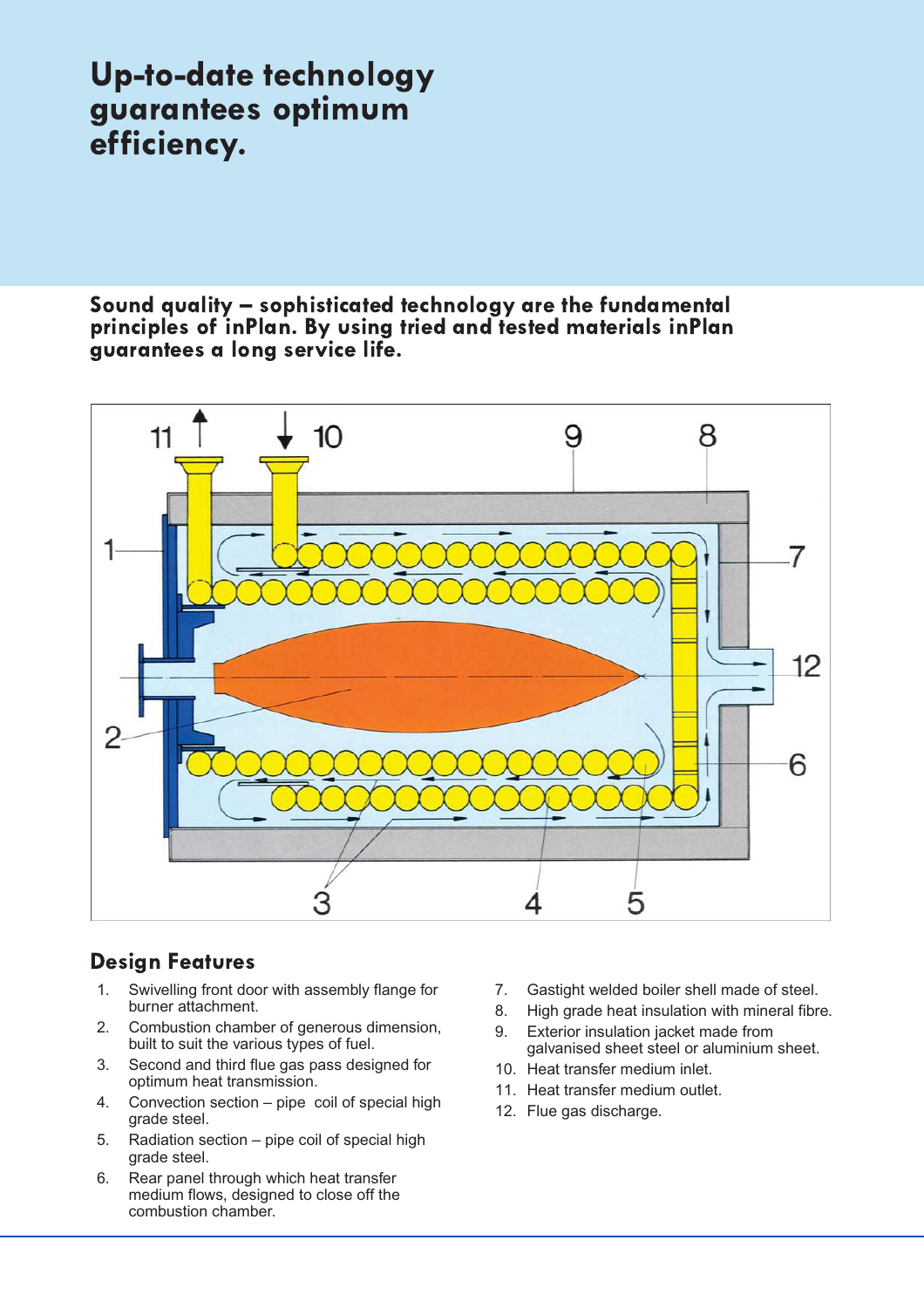# **Manufacturing precision-**Operational safety.

#### inPlan-Thermal Oil Boiler

(difference in temperature between outward flow and return flow 20 ˚C)



### Main dimensions

H = horizontal model

V = vertical model

Subject to design modifications

| <b>TYPE</b>                                    | <b>CAPACITY</b><br>kcal/h<br>x 1000 | <b>CAPACITY</b><br>kW | A<br>mm | ØΒ<br>mm | ØC<br>mm | <b>TYPE</b>       | A<br>mm | ØB<br>mm | ØC<br>mm |
|------------------------------------------------|-------------------------------------|-----------------------|---------|----------|----------|-------------------|---------|----------|----------|
| H 600                                          | 600                                 | 698                   | 2545    | 1514     | 260      | V600              | 2760    | 1514     | 260      |
| H 800                                          | 800                                 | 930                   | 2895    | 1670     | 300      | V800              | 3120    | 1670     | 300      |
| H 1000                                         | 1000                                | 1163                  | 3095    | 1660     | 300      | $V$ 1000          | 3320    | 1660     | 300      |
| H 1250                                         | 1250                                | 1453                  | 3570    | 1898     | 350      | $V$ 1250          | 4031    | 2008     | 400      |
| H 1500                                         | 1500                                | 1744                  | 3745    | 2008     | 400      | V 1500            | 4031    | 2008     | 400      |
| H 1600                                         | 1600                                | 1860                  | 3790    | 2040     | 400      | V 1600            | 4102    | 2040     | 400      |
| H 1800                                         | 1800                                | 2093                  | 4055    | 2047     | 450      | V 1800            | 4317    | 2047     | 450      |
| H 2000                                         | 2000                                | 2326                  | 4165    | 2077     | 450      | V 2000            | 4490    | 2077     | 450      |
| H 2500                                         | 2500                                | 2907                  | 4535    | 2125     | 500      | V <sub>2500</sub> | 4920    | 2125     | 500      |
| H 3000                                         | 3000                                | 3488                  | 5042    | 2197     | 550      | V 3000            | 5532    | 2197     | 550      |
| H 3500                                         | 3500                                | 4070                  | 5425    | 2270     | 600      | V 3500            | 5900    | 2270     | 600      |
| H4000                                          | 4000                                | 4652                  | 5795    | 2640     | 700      |                   |         |          |          |
| H 5000                                         | 5000                                | 5814                  | 3695    | 2840     | 750      |                   |         |          |          |
| H 6000                                         | 6000                                | 6976                  | 6990    | 3000     | 800      |                   |         |          |          |
| H 8000                                         | 8000                                | 9304                  |         |          |          |                   |         |          |          |
| Larger outputs and models available on request |                                     |                       |         |          |          |                   |         |          |          |